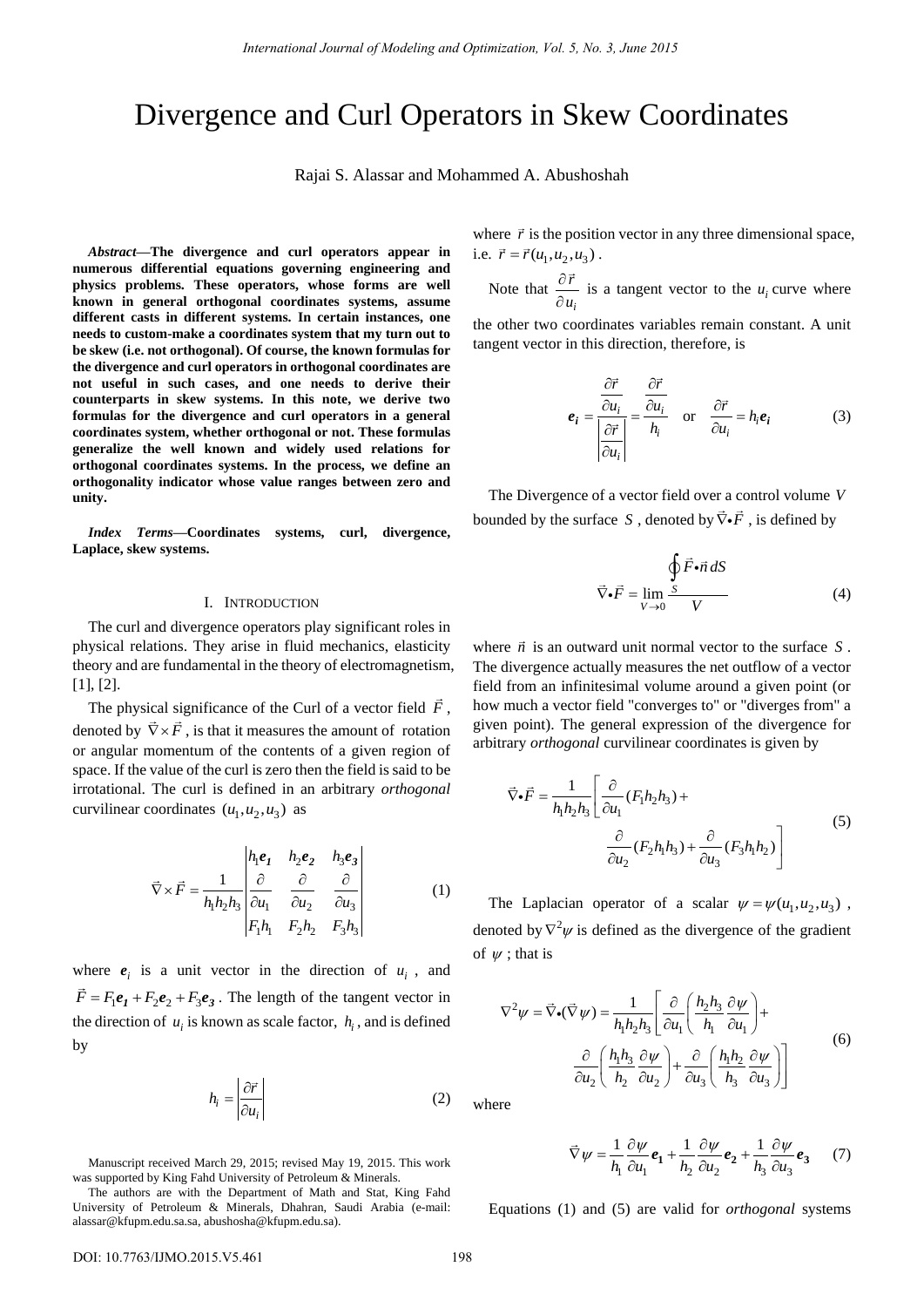only (i.e.  $e_1$ ,  $e_2$ , and  $e_3$  are orthogonal), [3]-[5].

## II. DIVERGENCE FOR GENERAL COORDINATES SYSTEMS

The Divergence Theorem relates the flow, or the flux, of a vector field through a surface to the behavior of the vector field inside the surface. More precisely, it states that the outward flux of a vector field through a closed surface is equal to the volume integral of the divergence over the region inside the surface, i.e.

$$
\iint_{S} \vec{w} \cdot \vec{n} \, dS = \iiint_{D} \vec{\nabla} \cdot \vec{w} \, d\nu \tag{8}
$$

where *D* is a closed bounded region with piecewise smooth boundary *S*,  $\vec{n}$  is an outer unit vector normal to the surface *S*,  $\vec{w} = w_1 e_1 + w_2 e_2 + w_3 e_3$ ,  $\vec{w} \cdot \vec{n}$  represents the component of  $\vec{w}$  in the direction of  $\vec{n}$ , and  $dv$  is the volume bounded by the region *D*.



Fig. 1. An infinitesimal control volume bounded by the surface.

Considering the bottom shaded surface *dS* of the given control volume, Fig. 1, one can find that

$$
\vec{n} = -\frac{\frac{\partial \vec{r}}{\partial u_1} \times \frac{\partial \vec{r}}{\partial u_2}}{\left| \frac{\partial \vec{r}}{\partial u_1} \times \frac{\partial \vec{r}}{\partial u_2} \right|}, \text{ and } dS = \left| \frac{\partial \vec{r}}{\partial u_1} \times \frac{\partial \vec{r}}{\partial u_2} \right| du_1 du_2 \tag{9}
$$

Hence

$$
\vec{w} \cdot \vec{n} \, dS = -\vec{w} \cdot \frac{\frac{\partial \vec{r}}{\partial u_1} \times \frac{\partial \vec{r}}{\partial u_2}}{\left| \frac{\partial \vec{r}}{\partial u_1} \times \frac{\partial \vec{r}}{\partial u_2} \right|} \left| \frac{\partial \vec{r}}{\partial u_1} \times \frac{\partial \vec{r}}{\partial u_2} \right| du_1 du_2
$$
  
= - (w<sub>1</sub>e<sub>1</sub> + w<sub>2</sub>e<sub>2</sub> + w<sub>3</sub>e<sub>3</sub>)•(h<sub>1</sub>e<sub>1</sub> × h<sub>2</sub>e<sub>2</sub>) du<sub>1</sub>du<sub>2</sub> (10)  
= -w<sub>3</sub> (e<sub>3</sub>•e<sub>1</sub> × e<sub>2</sub>)h<sub>1</sub>h<sub>2</sub> du<sub>1</sub>du<sub>2</sub>

On the upper surface, using Taylor series, the outward flux is

$$
w_3(e_3 \cdot e_1 \times e_2) h_1 h_2 du_1 du_2 +
$$
  

$$
\frac{\partial}{\partial u_3} \Big[ w_3(e_3 \cdot e_1 \times e_2) h_1 h_2 \Big] du_1 du_2 du_3 + ...
$$

The net flux through the upper and lower surfaces, then, is

$$
\frac{\partial}{\partial u_3} \Big[ \big( \mathbf{e}_3 \cdot \mathbf{e}_1 \times \mathbf{e}_2 \big) w_3 h_1 h_2 \Big] du_1 du_2 du_3 + \cdots \tag{11}
$$

Using the same argument, the net flux through the remaining two pairs of surfaces are:

$$
\frac{\partial}{\partial u_2} \Big[ \left( \mathbf{e}_3 \bullet \mathbf{e}_1 \times \mathbf{e}_2 \right) w_2 h_1 h_3 \Big] du_1 du_2 du_3 + \cdots
$$
  

$$
\frac{\partial}{\partial u_1} \Big[ \left( \mathbf{e}_3 \bullet \mathbf{e}_1 \times \mathbf{e}_2 \right) w_1 h_2 h_3 \Big] du_1 du_2 du_3 + \cdots
$$

 $\vec{w} \cdot \vec{n} dS$  on the left hand side of equation (8) becomes

$$
\left(\frac{\partial}{\partial u_3} \left[ew_3h_1h_2\right] + \frac{\partial}{\partial u_2} \left[ew_2h_1h_3\right] + \frac{\partial}{\partial u_1} \left[ew_1h_2h_3\right] \right) \tag{12}
$$
\n
$$
\times du_1 du_2 du_3 + \cdots
$$

where  $e = e_3 \cdot e_1 \times e_2$  is an *orthognality indicator* of the system,  $(0 < e \le 1)$ .

The volume element, *dv*, is given by

$$
dv = (h_3e_3 du_3) \cdot (h_1e_1 du_1 \times h_2e_2 du_2) \tag{13}
$$

The right hand side of equation (8), then, is

$$
\nabla \cdot \vec{w} dv = \nabla \cdot \vec{w} (h_3 e_3 du_3) \cdot (h_1 e_1 du_1 \times h_2 e_2 du_2)
$$
  
= 
$$
\nabla \cdot \vec{w} (e_3 \cdot e_1 \times e_2) (h_1 h_2 h_3 du_1 du_2 du_3)
$$
 (14)  
= 
$$
\nabla \cdot \vec{w} e (h_1 h_2 h_3 du_1 du_2 du_3)
$$

In the limit, by equating (12) and (14), an expression for the divergence of a vector field  $\vec{w}$  in a general coordinates system, whether orthogonal or not, is given by

$$
\vec{\nabla} \cdot \vec{w} = \frac{1}{e h_1 h_2 h_3} \left[ \frac{\partial}{\partial u_1} (e w_1 h_2 h_3) + \frac{\partial}{\partial u_2} (e w_2 h_1 h_3) + \frac{\partial}{\partial u_3} (e w_3 h_1 h_2) \right]
$$
(15)

It is easy to see that when  $e = 1$  (orthogonal system), equation (15) reduces to (5).

## III. CURL FOR GENERAL COORDINATES SYSTEMS



Fig. 2. An infinitesimal surface enclosed by the closed path c.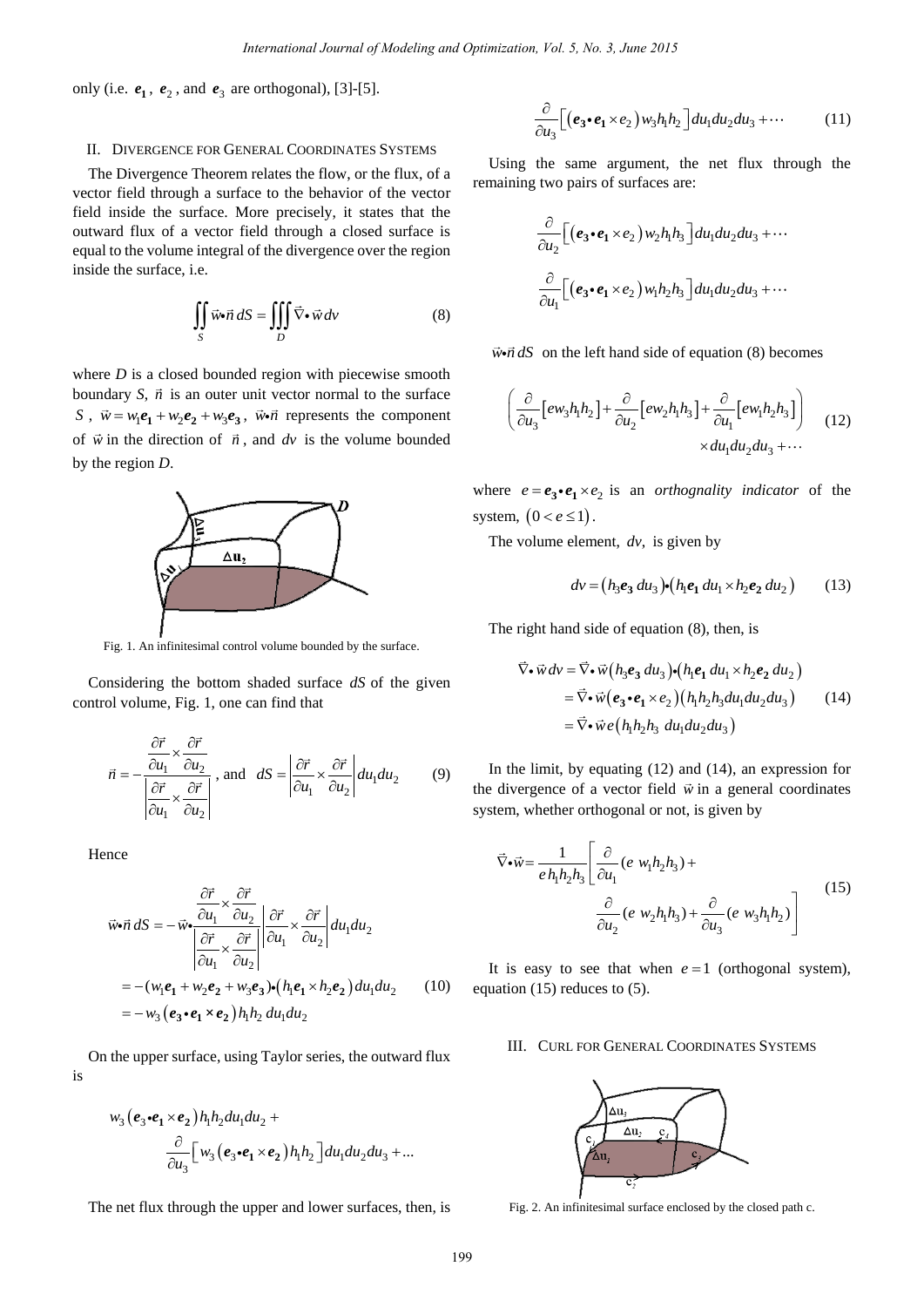Stokes' Theorem relates the surface integral of the curl of a vector field over a surface to the line integral of the vector field over the surface boundary, or

$$
\iint\limits_{S} \vec{\nabla} \times \vec{w} \cdot \vec{n} \, dS = \oint\limits_{c} \vec{w} \cdot d\vec{r} \tag{16}
$$

Considering the bottom shaded surface of the given control volume as shown in Fig. 2,

This surface is bounded by the curve *c* which is traced counterclockwise. This curve is comprised of the four segments  $c_1$ ,  $c_2$ ,  $c_3$ , and  $c_4$ . We evaluate the right hand side and the left hand side of (16) over this surface and two other surfaces not opposite to each other. On the shown shaded surface, one can write

$$
\nabla \times \vec{w} \cdot \vec{n} \, dS =
$$
\n
$$
\left( (\vec{\nabla} \times \vec{w})_1 e_1 + (\vec{\nabla} \times \vec{w})_2 e_2 + (\vec{\nabla} \times \vec{w})_3 e_3 \right) \cdot
$$
\n
$$
\left( \frac{h_1 e_1 \times h_2 e_2}{|h_1 e_1 \times h_2 e_2|} \right) |h_1 e_1 \times h_2 e_2| du_1 du_2 \qquad (17)
$$
\n
$$
= \left( (\vec{\nabla} \times \vec{w})_3 e_3 \right) \cdot \left( e_1 \times e_2 \right) h_1 h_2 du_1 du_2
$$
\n
$$
= (\vec{\nabla} \times \vec{w})_3 e_1 h_1 h_2 du_1 du_2
$$

where  $(\nabla \times \vec{w})_i$  is the component of  $\nabla \times \vec{w}$  in the direction of  $e_i$ .

The term  $\vec{w} \cdot dr$  in equation (16), over the four segments comprising the curve *c*, is

$$
\vec{w} \cdot d\vec{r} = \vec{w} \cdot d\vec{r}\Big|_{c_1} + \vec{w} \cdot d\vec{r}\Big|_{c_2} + \vec{w} \cdot d\vec{r}\Big|_{c_3} + \vec{w} \cdot d\vec{r}\Big|_{c_4}
$$
\n
$$
= \vec{w} \cdot d\vec{r}\Big|_{c_1} + \vec{w} \cdot d\vec{r}\Big|_{c_3} + \vec{w} \cdot d\vec{r}\Big|_{c_4} + \vec{w} \cdot d\vec{r}\Big|_{c_2}
$$
\n
$$
= (\vec{w} \cdot h_1 e_1 du_1) +
$$
\n
$$
\left(-\vec{w} \cdot h_1 e_1 du_1 + \frac{\partial}{\partial u_2} \left[-\vec{w} \cdot h_1 e_1 du_1\right] du_2\right) + \dots +
$$
\n
$$
\left(-\vec{w} \cdot h_2 e_2 du_2\right) +
$$
\n
$$
\left(\vec{w} \cdot h_2 e_2 du_2 + \frac{\partial}{\partial u_1} \left[\vec{w} \cdot h_2 e_2 du_2\right] du_1\right) + \dots
$$

Or

$$
\vec{w} \cdot d\mathbf{r} = \left(\frac{\partial}{\partial u_1} \left[\vec{w} \cdot h_2 \mathbf{e}_2\right] - \frac{\partial}{\partial u_2} \left[\vec{w} \cdot h_1 \mathbf{e}_1\right]\right) du_1 du_2 + \cdots \quad (18)
$$

In the limit, after equating (17) and (18),

$$
(\vec{\nabla} \times \vec{w})_3 = \frac{1}{e h_1 h_2} \left( \frac{\partial}{\partial u_1} [h_2 \vec{w} \cdot \vec{e}_2] - \frac{\partial}{\partial u_2} [h_1 \vec{w} \cdot \vec{e}_1] \right) \quad (19)
$$

Similar results can be obtained for the other two surfaces.

$$
(\vec{\nabla} \times \vec{w})_2 = \frac{1}{e h_3 h_1} \left( \frac{\partial}{\partial u_3} [h_1 \vec{w} \cdot \vec{e}_1] - \frac{\partial}{\partial u_1} [h_3 \vec{w} \cdot \vec{e}_3] \right) \quad (20)
$$

$$
(\vec{\nabla} \times \vec{w})_1 = \frac{1}{e h_3 h_2} \left( \frac{\partial}{\partial u_2} [h_3 \vec{w} \cdot \vec{e}_3] - \frac{\partial}{\partial u_3} [h_2 \vec{w} \cdot \vec{e}_2] \right) \quad (21)
$$

Equations (19), (20) and (21) can be written in the concise form

$$
\vec{\nabla} \times \vec{w} = \frac{1}{e h_1 h_2 h_3} \begin{vmatrix} h_1 e_1 & h_2 e_2 & h_3 e_3 \\ \frac{\partial}{\partial u_1} & \frac{\partial}{\partial u_2} & \frac{\partial}{\partial u_3} \\ h_1 \vec{w} \cdot \vec{e}_1 & h_2 \vec{w} \cdot \vec{e}_2 & h_3 \vec{w} \cdot \vec{e}_3 \end{vmatrix}
$$
 (22)

Obviously, the difference between orthogonal and nonorthogonal coordinates systems lies in the introduction of the scalar triple product  $e = e_3 \cdot e_1 \times e_2$  into the expressions of  $\vec{\nabla} \times \vec{F}$ , and  $\vec{\nabla} \cdot \vec{F}$ . This product returns a value of unity if the coordinates system is orthogonal.

### IV. EXAMPLE

Consider the simple right-handed coordinates system  $(u, v, z)$  which is related to the Cartesian system by the relations

$$
x = u - v
$$
  
\n
$$
y = u
$$
  
\n
$$
z = z
$$
 (23)

This system is composed of the planes:

 $y = u$  which are planes parallel to the  $x - z$  plane,  $y = x + v$  which are planes that are extrusions of the straight lines  $y = x + u$  into the *z* -direction, and planes that are parallel to the  $x - y$  plane.

The level curves of the coordinates system on the  $x - y$ plane are shown in Fig. 3.



Fig. 3. Example of a non-orthogonal coordinates system.

Obviously, the coordinates system is not orthogonal. Simple calculations reveal that

$$
h_1 = h_u = \left| \frac{\partial \vec{r}}{\partial u} \right| = \sqrt{2}
$$
  
\n
$$
h_2 = h_v = \left| \frac{\partial \vec{r}}{\partial v} \right| = 1
$$
  
\n
$$
h_3 = h_z = \left| \frac{\partial \vec{r}}{\partial z} \right| = 1
$$
\n(24)